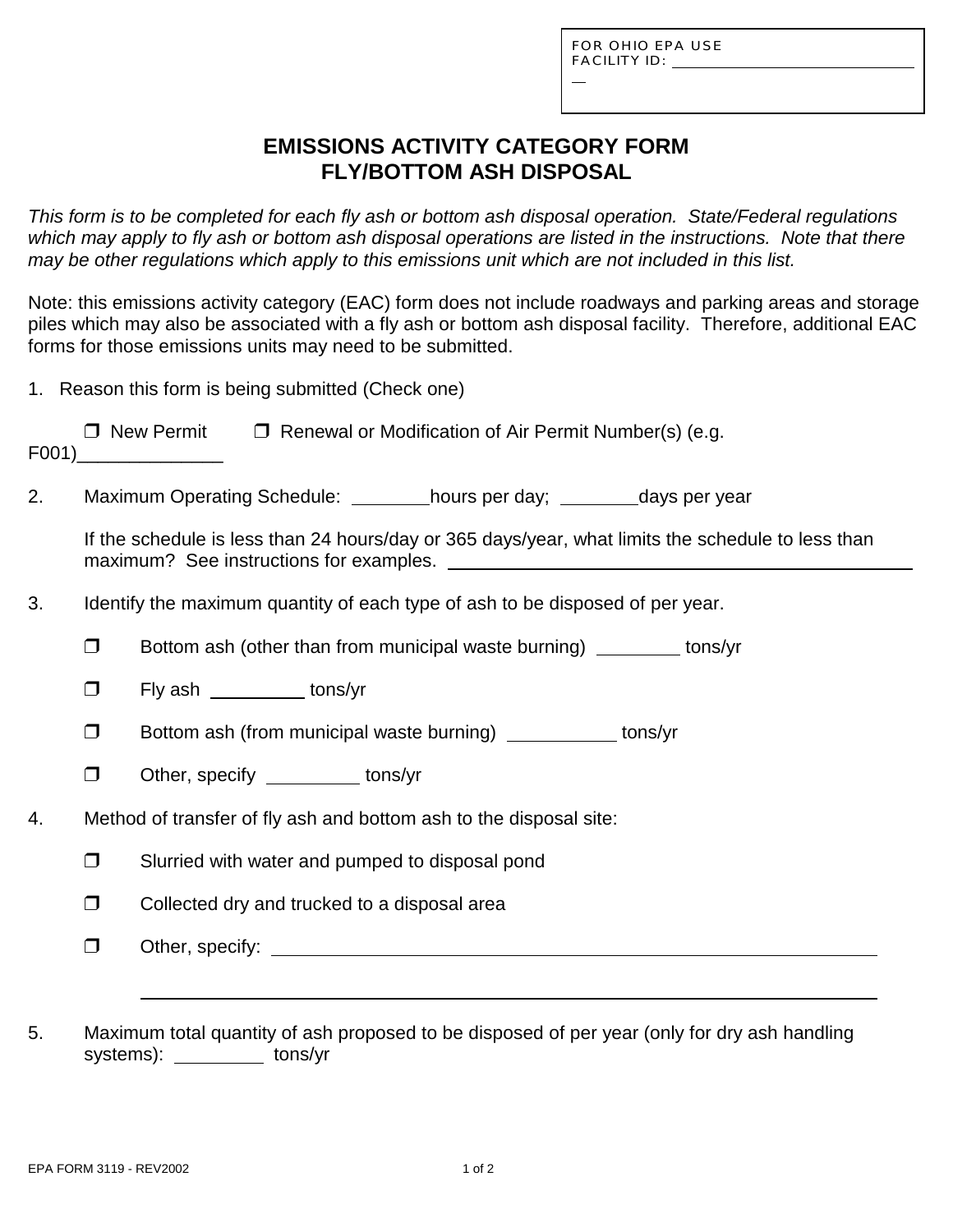### 6. ASH TRANSFER TO DISPOSAL SITE: CONTROL METHODS

| Enclosure and/or Operating Practices<br>(describe) | Chemical<br>Stabilization                                | <b>Application Frequency</b> | Overall<br>Control<br>Eff. $(\% )$ | Basis for Overall Load-in Control Efficiency |
|----------------------------------------------------|----------------------------------------------------------|------------------------------|------------------------------------|----------------------------------------------|
|                                                    | $\Box$ water<br>$\Box$ dust suppressant<br>$\Box$ other: |                              |                                    |                                              |
|                                                    | $\Box$ water<br>$\Box$ dust suppressant<br>$\Box$ other: |                              |                                    |                                              |

### 7. WIND EROSION AT DISPOSAL SITE: CONTROL METHODS

| Enclosure and/or Operating Practices<br>(describe) | Chemical<br>Stabilization<br>(check one or<br>more)     | <b>Application Frequency</b> | Overall<br>Control<br>Eff. $(\%)$ | Basis for Overall Wind Erosion Control<br>Efficiency |
|----------------------------------------------------|---------------------------------------------------------|------------------------------|-----------------------------------|------------------------------------------------------|
|                                                    | $\Box$ water<br>$\Box$ crusting agents<br>$\Box$ other: |                              |                                   |                                                      |
|                                                    | $\Box$ water<br>$\Box$ crusting agents<br>$\Box$ other: |                              |                                   |                                                      |

### 8. ASH REMOVAL FROM DISPOSAL SITE: CONTROL METHODS

| Enclosure and/or Operating Practices<br>(describe) | Chemical<br>Stabilization                                | <b>Application Frequency</b> | Overall<br>Control<br>Eff. $(\% )$ | <b>Basis for Overall Load-out Control</b><br>Efficiency |
|----------------------------------------------------|----------------------------------------------------------|------------------------------|------------------------------------|---------------------------------------------------------|
|                                                    | $\Box$ water<br>$\Box$ dust suppressant<br>$\Box$ other: |                              |                                    |                                                         |
|                                                    | $\Box$ water<br>$\Box$ dust suppressant<br>$\Box$ other: |                              |                                    |                                                         |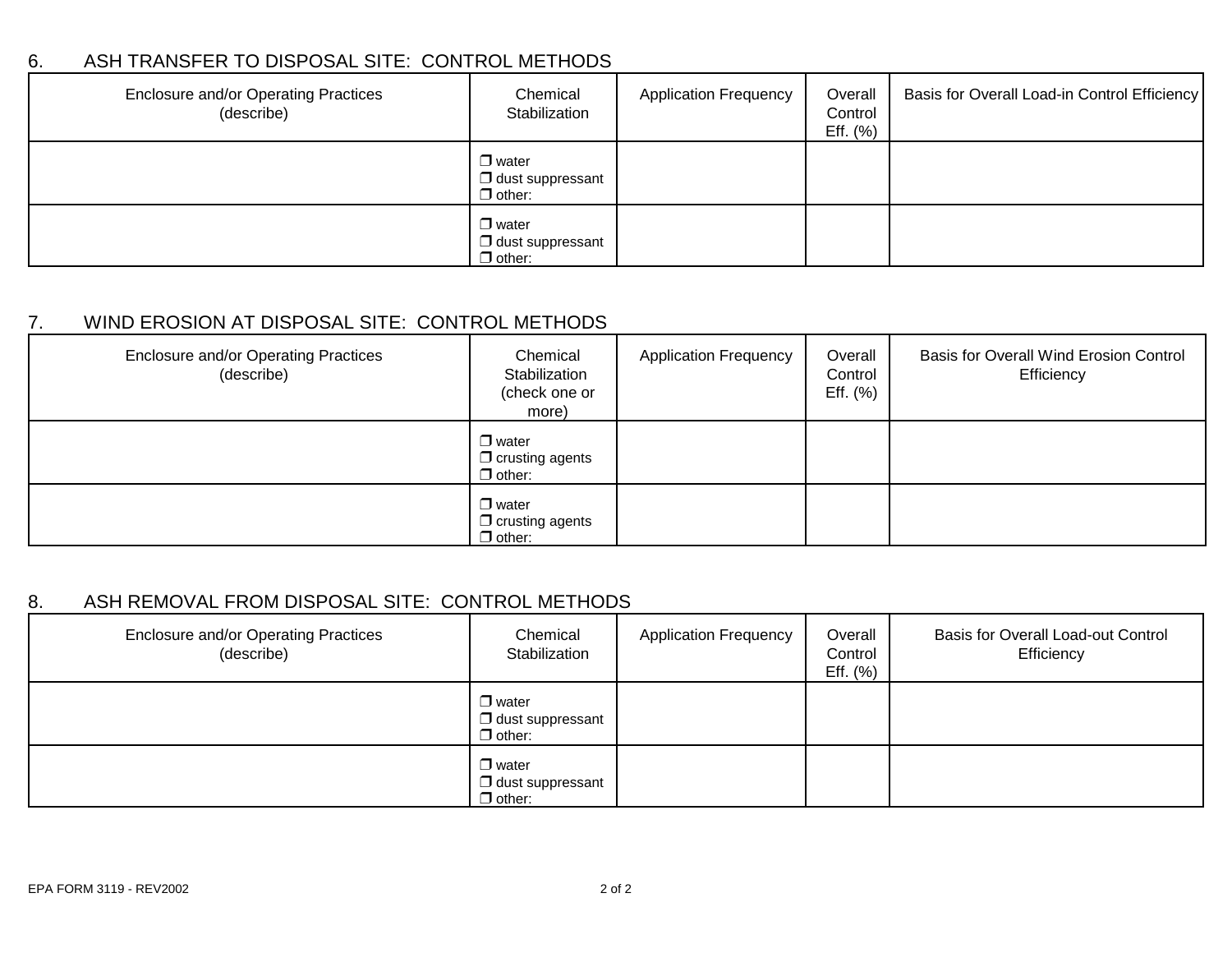# **INSTRUCTIONS FOR COMPLETION OF THE EMISSIONS ACTIVITY CATEGORY FORM FOR FLY/BOTTOM ASH DISPOSAL**

### **GENERAL INSTRUCTIONS:**

Complete this form for ash disposal activities which include load-in to the disposal area, wind erosion from the surface of the disposal area, and load-out from the disposal area. Vehicular traffic associated with these activities should be covered by the form "Roadways and Parking Areas." Also, any transfer of material prior to loading into the pile or after loading out of the pile should be covered by the form "Material Handling."

Provide complete responses to all applicable questions. If an item does not apply to the emissions unit, write in "Not Applicable" or "NA." If the answer is not known, write in "Not Known" or "NK." If you need assistance in understanding a question after reading the instructions below, contact your Ohio EPA District Office or Local Air Agency for assistance. Submittal of an incomplete application will delay application review and processing. In addition, the application may be returned as incomplete if all applicable questions are not answered appropriately.

#### **APPLICABLE REGULATIONS:**

*The following State and Federal Regulations may be applicable to fly and bottom ash disposal. Note that there may be other regulations which apply to this emissions unit which are not included in this list.*

Federal: 40 CFR 60, (NSPS) Subparts A, WWW 40 CFR 63, (MACT) Subparts A, AAAA

State: Ohio Administrative Code (OAC) 3745-31-02 (Permit to Install) 3745-35-02 (Permit to Operate) 3745-17-07 (Visible particulate emissions from stationary sources) 3745-17-08 (Fugitive dust)

If you would like a copy of these regulations, contact your Ohio EPA District Office or Local Air Agency. State regulations may also be viewed and downloaded from the Ohio EPA website at http://www.epa.state.oh.us/dapc/regs/regs.html. Federal regulations may be viewed and downloaded at http://www.epa.gov/docs/epacfr40/chapt-I.info/subch-C.htm.

#### **CALCULATING EMISSIONS:**

The emissions from the storage pile activities may be estimated using the information from sections 13.2.4 and 13.2.5 of AP-42, Compilation of Air Pollutant Emission Factors, Fifth Edition, Volume I, available from the following website: http://www.epa.gov/ttn/chief/ap42/index.html.

#### **SPECIFIC INSTRUCTIONS:**

- 1. Indicate whether this is an application for a new permit or an application for permit renewal. If applying for a permit renewal, provide the 4-character OEPA emissions unit identification number.
- 2. Provide the maximum number of hours per day and days per year the storage pile activities are expected to operate. The following are examples of why the maximum number of hours per day may be less than 24 or the maximum number of days per year may be less than 365 (this list is not allinclusive):